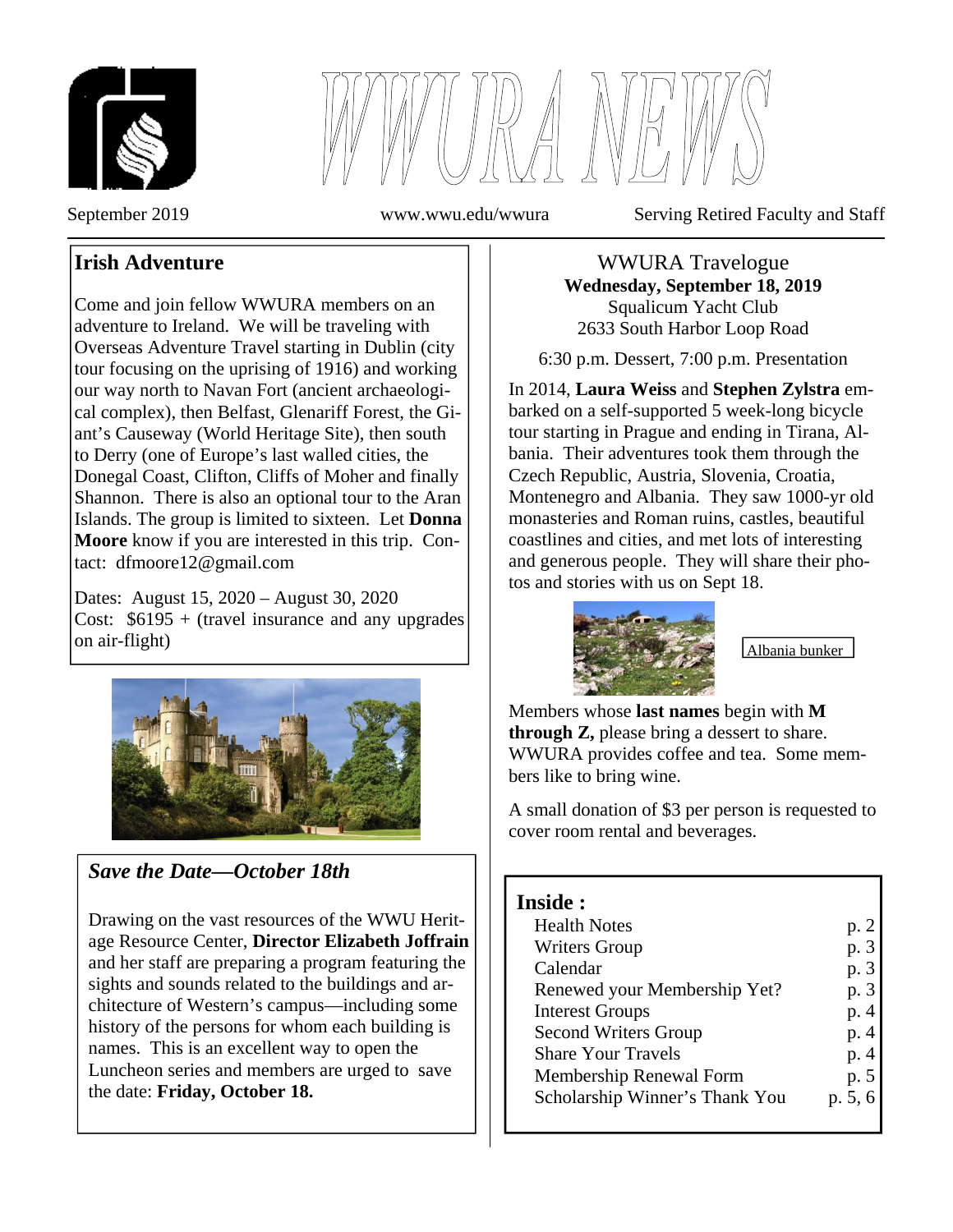## **2019 September Health Notes by Evelyn Ames Getting High on Nature! It's Our Health Pill!**

"Take your free outdoor nature-pill, find outdoor beauty, plant seeds, touch, draw or picture, walk, observe, listen, and breathe." (Mary C. Hunter, Univ. of Michigan)

Have you been outside today? Have you found beauty or something new in nature? This is the perfect time of the year to get outside, walk and experience nature. Spending time outdoors is known to improve people's health and reduce their mortality. Forget the TV and mobile phone; go outside. Experience new buds and flowers on plants and trees, observe bumblebees flittering among lavender pushes, see the birds/butterflies, or just watch the clouds pass by. Spend quiet moments to breathe, relax and observe. Or if one is not able to do so, turn on a computer screen and view pictures of nature.

Research findings, focusing on the cardiovascular system, stress, and depression, are showing "nature" makes people much happier and less depressed and stressed. A University of Michigan study "shows that for the greatest payoff, in terms of efficiently lowering levels of the stress hormone cortisol, you should spend 20 to 30 minutes sitting or walking in a place that provides you with a sense of nature." The study's author (Hunter) included a few constraints to minimize factors known to influence stress: "take the nature pill in daylight, no aerobic exercise, and avoid the use of social media, internet, phone calls, conversations and reading,"

Getting outside may be difficult to achieve for those who have mobility problems. Step/move outside onto a deck or porch and view the sky and out-of-doors. Even looking at nature scenes on one's computer has been found to be effective. Most important is for one to choose the nature experience that accommodates one's living conditions. How to begin: make a commitment to do at least 5 minutes every day.

Experiencing nature and the effect on depression: A Stanford study in which two groups of participants walked for 90 minutes, one in a grassland area scattered with oak trees and shrubs, the other along a trafficheavy four-lane roadway. Before and after, the researchers measured heart and respiration rates, performed brain scans and had participants fill out questionnaires. Little differences were found in physiological conditions, but researchers found "marked changes in the brain. Neural activity in the subgenual prefrontal cortex, a brain region active during rumination – repetitive thought focused on negative emotions – decreased among participants who walked in nature versus those who walked in an urban environment." This finding may show how nature makes us feel better. There is now a growing body of research demonstrating the numerous physical and mental health benefits of walking. Getting your daily steps could lead to better cardiovascular health, reduced stress, improved mood and self-esteem, healthy weight, strengthened bones, and boosts in creative thinking. Suggestion: take a walk!

Interestingly, people have been found to have a Nature Deficit Disorder (term coined to describe lack of being out with nature) that needs to be addressed. Nature is good for the cardiovascular system. One is likely to lose weight or maintain it; be happier and improve memory; be able to better fight off illness; improve focus, concentration and productivity of brain; feel less pain; be revitalized. Sync to nature's rhythms and practice mindfulness naturally.

Sources:



https://news.stanford.edu/2015/06/30/hiking-mental-health-063015/ http://www.bbc.com/earth/story/20160420-how-nature-is-good-for-our-health-and-happiness https://www.businessinsider.com/scientific-benefits-of-nature-outdoors-2016-4#4-reduced-inflammation-4 https://www.asla.org/healthbenefitsofnature.aspx https://www.mindbodygreen.com/0-20793/10-great-reasons-to-get-outside-more-often.html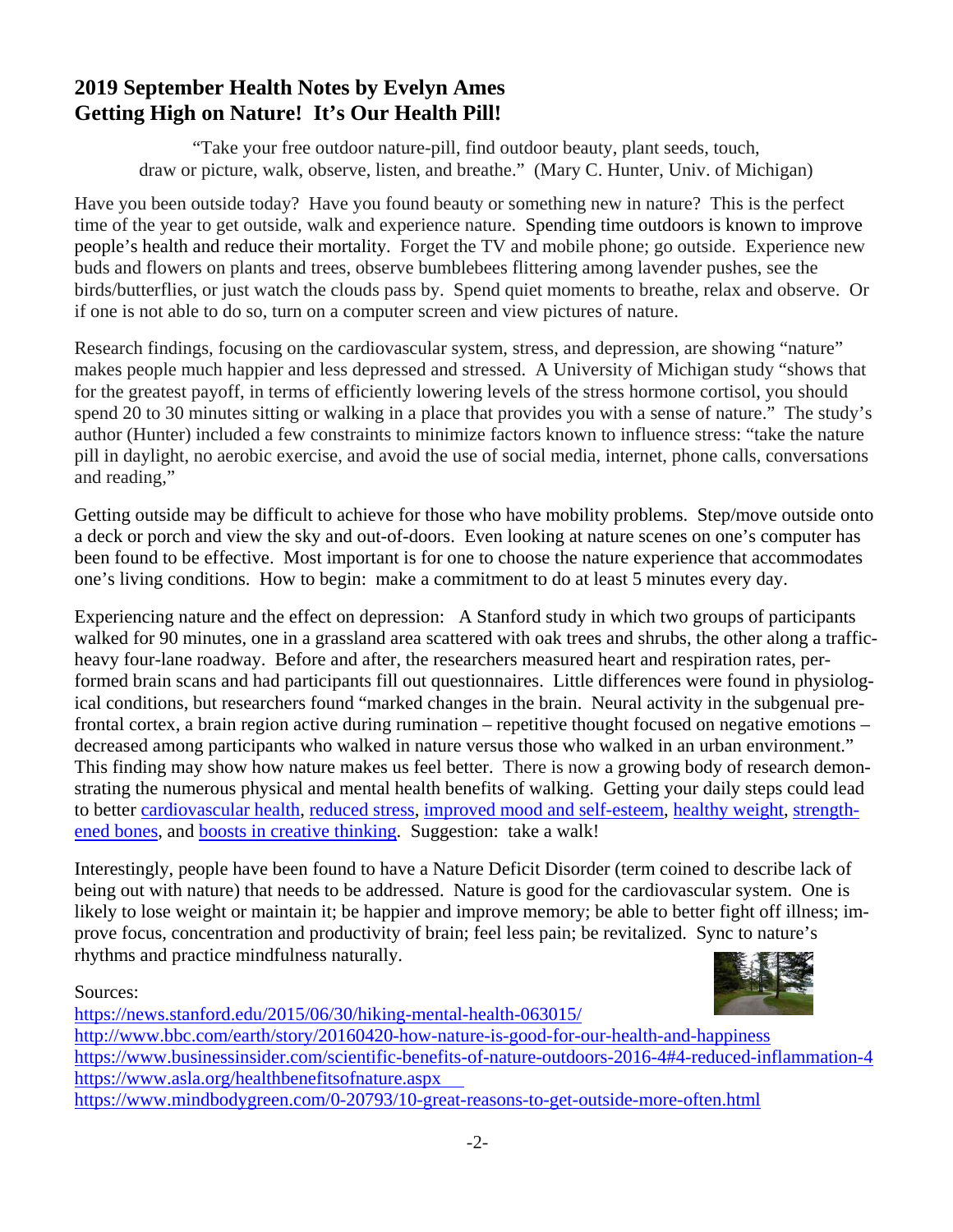### **Writers Group**

### **Purr-fect**

"Purr-fect," the Haggens grocery checker says brightly as I give her my phone number for the "regular shopper" discount.

 I put my debit card into the machine and enter my password. A low chime indicates the purchase has been paid for. I can extract my card.

 "Purr-fect," the checker says again as she hands me the receipt. "Have a great day." "Thanks," I reply. "You too." We smile at each other. I pick up my bag and walk out into the sunshine.

 At my local credit union, I approach the teller, a young fellow with dark hair and olive skin. We smile. "How can I help you?" he asks. "I'd like to make a deposit," I reply. "May I have your account number?" He smiles. I give him the number. "Purr-fect," he says.

While he's doing the transaction, we chat. "How's your day going," he asks. "Pretty well. I'm ready for some sun though." I say. "True, but we'll be glad for the rain this summer," he adds. I search through the candy box on the counter for my two Bit-o-Honey kisses, my reward for keeping up with my finances. "Found 'em!"

 "Purr-fect," he says. "Have a great weekend!" I stop by the nearby coffee pot for a little paper cup of decaf coffee to take with me.

 I think about these little extra exchanges we make in Bellingham as I go about my errands, the mundane stuff of life. The smiles, the sharing of lives: "How was your weekend, your day?" the repeated "Purr-fect." Not just "thanks," or "OK." "Purr-fect."

That extra lift that makes living in Bellingham so special.

When I visit other places – Cape Cod, the Bay Area, even Vancouver or Victoria – grocery checkers, drugstore clerks, bank tellers range from indifferent (eyes gazing past me to the wall at the back of the store), to a nod as I say "thank you," to perhaps a smile.

But nowhere, nowhere else*, do* I hear "Purr-fect. "Purr-fect."

### **-Lynne Masland, 2019**

### **WWURA Calendar –2019 September**

3– Board Meeting, 10:30 a.m.

18—Travelogue, 6:30 p.m.—Squalicum Yacht Club

### **October**

- 1—Board Meeting, 10:30 a.m.
- 18—WWURA Lunch, 11:30 a.m. –Northwood Hall Speaker—Director **Elizabeth Joffrain** and staff of the WWU Heritage Resource Center

#### **November**

5—Board Meeting, 10:30 a.m.

20—Travelogue, 6:30 p.m.–Squalicum Yacht Club

#### **December**

- 3—Board Meeting
- 18—Holiday Party



If you see a label on the front of your newsletter that says, "Please Renew Your Membership", it means *your dues are overdue.* 

We have included a *Membership Renewal Form on page 5* and hope you will use it to rejoin us this year.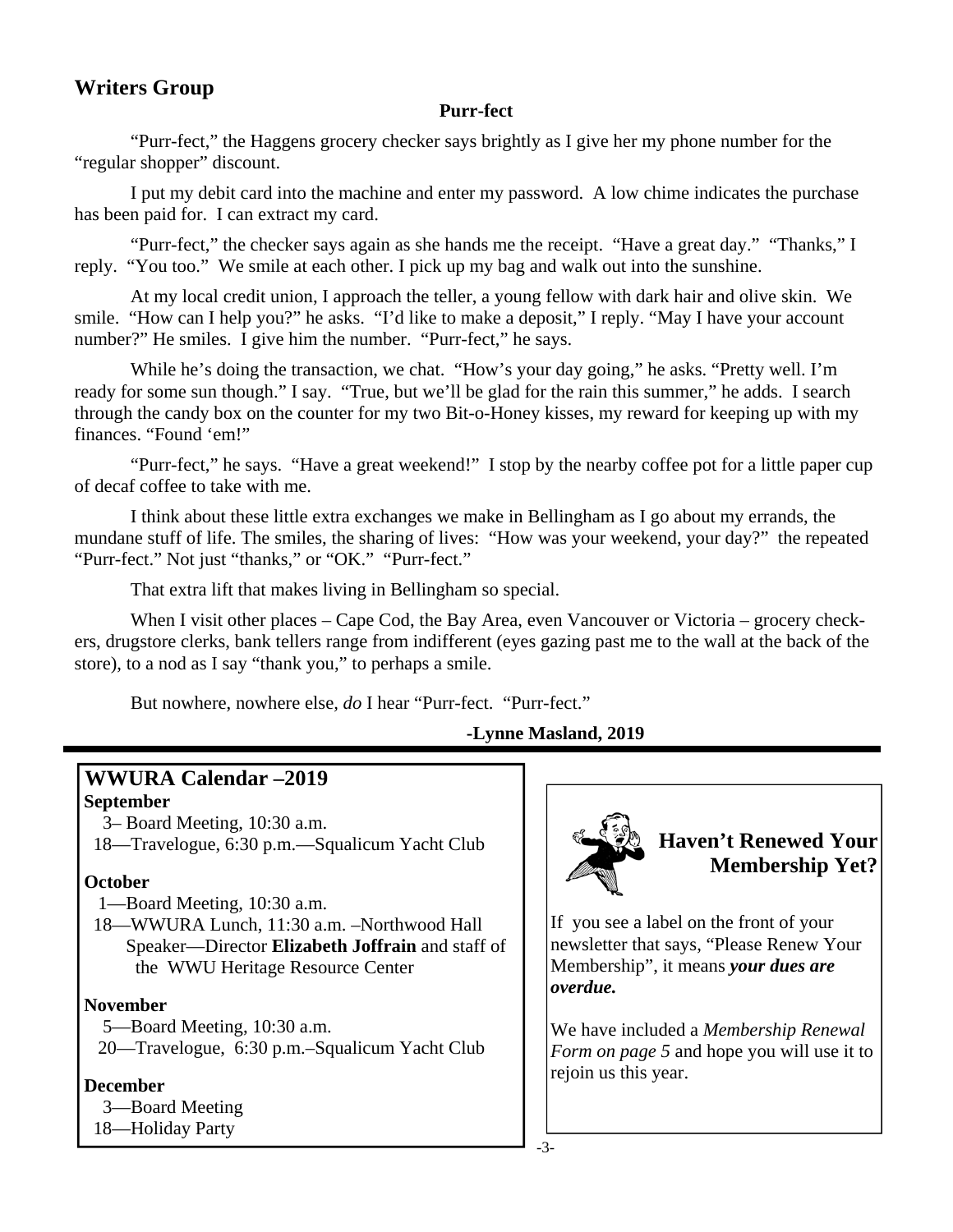### **SEPTEMBER 2019 INTEREST GROUPS**

If you are interested in one of the groups please call or email the contact person.

**BOOK GROUP**--Donna Moore, 360-733-5769 dfmoore12@gmail.com

**We will not meet in September.** We will meet on Tuesday at 2:00 pm October 16th at the home of Donna Moore 1200 Birch Falls Dr., 360-733-5769.

October's book is *The Soul of America* by Jon Meacham. Discussion leader-Inge, snacks-Inge.

November's book is *The House at the Edge of the Night* by Catherine Banner.

Discussion leader-Suzanne, snacks-Suzanne.

**INFORMAL DINING—Stephen Hutchens, 360-483-6873 sphutchens@yahoo.com** 

The dining schedule has been emailed to participants and a letter and paper copy will be out soon. We look forward to another great year starting in October!!

**OPERA GROUP**--Evelyn Ames, 360-734-3184, evelyn.ames@wwu.edu

Contact Evelyn for more information.

**2019-2020 MET HD** schedule (Saturdays): Oct. 12 (*Turandot*); Oct. 26 (*Manon*); Nov. 9 (*Madama Butterfly*); Nov. 23 (Philip Glass' *Akhnaten*); Jan. 11 (*Wozzeck*); Feb. 1 (*Porgyand Bess*); Feb. 29 (Handel's *Agrippina*); March 14 (*Der Fliegende Hollander*); April 11 (*Tosca*); May 9 (*Maria Stuarda*). **Met HD**: **Radio broadcasts**: King FM-98.1 and CBC Radio 2 105.7

**WRITER'S GROUP -** Troy Faith Ward, 425-299-4924, troyfaithward@gmail.com. Meets twice a month. The groups are kept small so there is time for reading and critiquing each other's work.

**HAPPY HOUR—**Claire Bowden, 360-540-2122 clairebowden14@gmail.com Happy Hour has been discontinued due to lack of participation.

## **SECOND WRITER'S GROUP FORMING**

 Recently a few WWURA members have expressed an interest in joining a writer's group. Since the established group is full, we have offered to help get a second group started. Two people have already "signed up."

If you would like to be in a small, group of colleagues who share writing, and offer supportive comments and editing to each other, please speak up. Even if you want to explore the possibility of joining such a group, come try it out. The group will be designing its own "best practices," so you will have ample opportunity to make it the kind of group that fits your needs.

You may contact either: **Suzanne Krogh:**  Suzanne.Krogh@wwu.edu 360-220-5402 **OR Troy Faith Ward** : troyfaithward@gmail.com 360-738-8900.

## **Share Your Travels**

If you have taken an interesting trip and would like to share your experience with us or you know of someone else who might like to share their travels, our Travelogue Committee would love to hear from you.

Contact Suzanne Krogh, Chair of the Travelogue Committee. Suzanne.Krogh@wwu.edu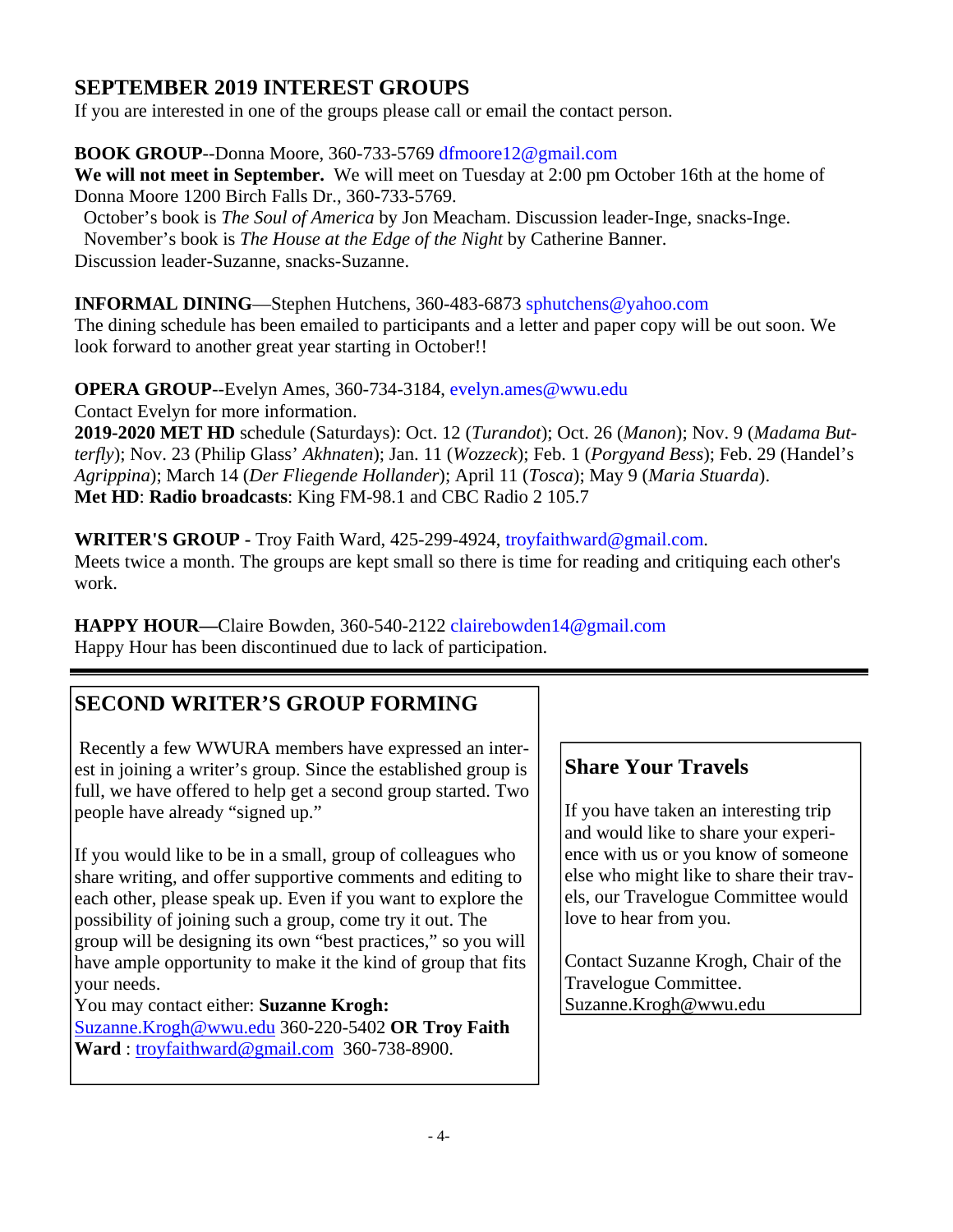# **WWURA Membership Application or Renewal Form 2019-2020**

| Address and the contract of the contract of the contract of the contract of the contract of the contract of the contract of the contract of the contract of the contract of the contract of the contract of the contract of th |  |  |
|--------------------------------------------------------------------------------------------------------------------------------------------------------------------------------------------------------------------------------|--|--|
|                                                                                                                                                                                                                                |  |  |
|                                                                                                                                                                                                                                |  |  |
|                                                                                                                                                                                                                                |  |  |
| If not a WWU retiree, check one: $\Box$ WWURA Friend $\Box$ Spouse/Partner of Retiree                                                                                                                                          |  |  |
| Select Membership (includes spouse or partner)                                                                                                                                                                                 |  |  |
| Contributing Membership $$50.00$ or more<br>Regular Membership $$25.00$<br>$\Box$ Surviving Spouse or partner \$ 6.00                                                                                                          |  |  |
| Contribution to WWURA Scholarship fund \$                                                                                                                                                                                      |  |  |
|                                                                                                                                                                                                                                |  |  |
| Please mail this application and check (made payable to WWURA) to WWURA Membership,<br>c/o Barbara Evans, 715 North Garden Street, #502, Bellingham, WA 98225. (Contributions are deducti-                                     |  |  |

ble.)

### **Thank you from Scholarship Winner Raquel Pellecer** (letter dated July 22, 2019)

I want to thank you for choosing me as one of the recipients for the WWU Retirement Association scholarship. This news brought me immense joy and content as I head into my final year at WWU.

My hometown of Sandy, Oregon is known as the "gateway to Mt Hood." It is a small town of about 15,000 people with opportunity for outdoor adventure. There I attended Sandy High School where I began my interest in philanthropy. Currently, I am the president of the Student Athlete Advisory Committee. This is a national committee throughout the NCAA that focuses on getting student athletes involved in the community. Through this I have coordinated many volunteer events for my fellow athletes. We have volunteered for the COB Parks Department in a park clean up, raised money for the Make-A-Wish foundation, and gathered items for the Lydia Place's "Welcome Home Baskets." I am also a captain of the Track and Field team at WWU and each year we run a food drive for Bellingham Food Bank where we have raised hundreds of pounds of food and thousands of dollars.

After living by Mt. Hood for most of my life, living by the Bellingham Bay has been an awesome change of scenery. I enjoy doing new things such as crabbing, and clamming! At Western, my favorite classes *(cont'd on page 6)*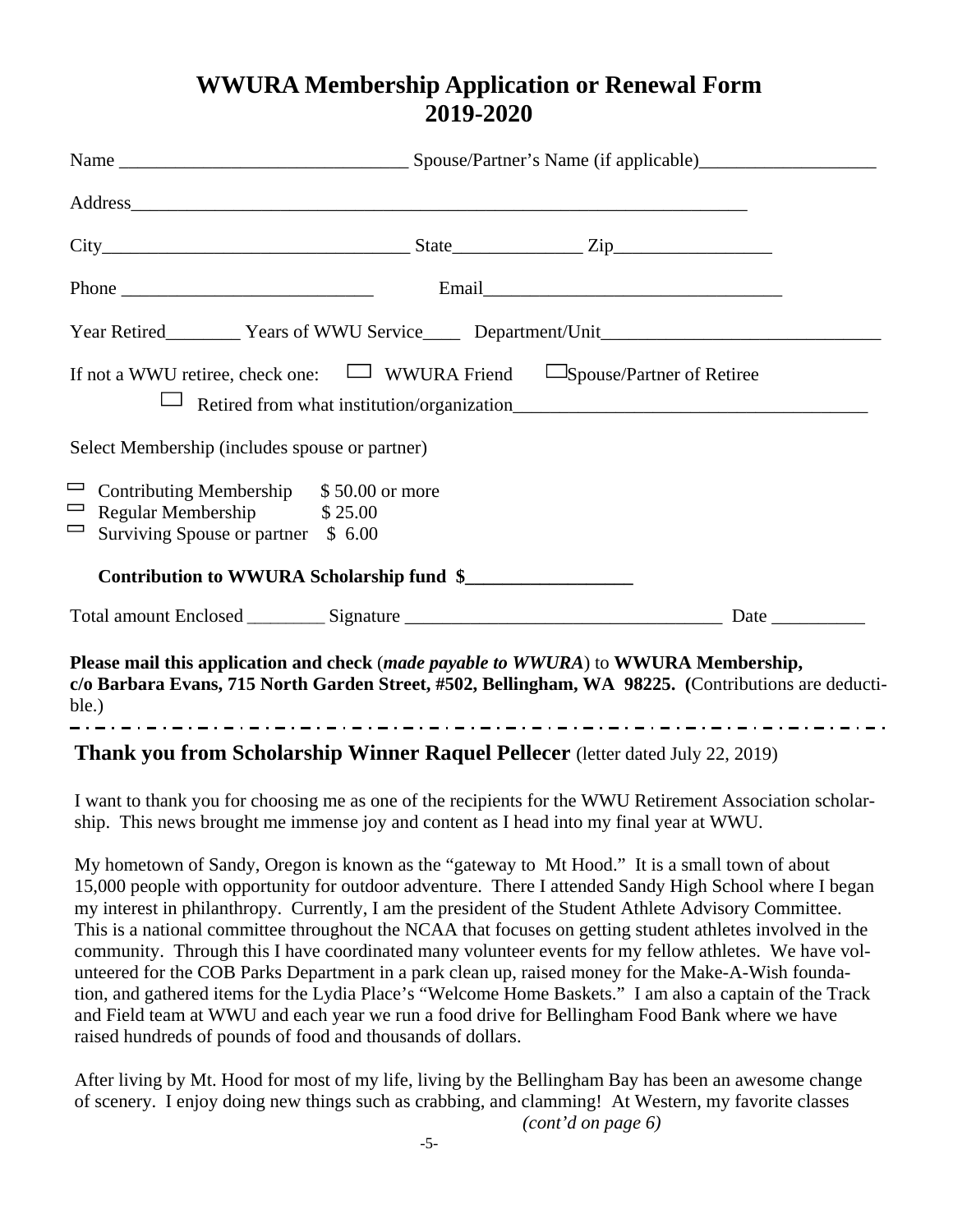### **Scholarship Winner,** cont'd

have included my first intermediate accounting class and my accounting law class. Both were taught by professors who expected hard work and critical thinking out of their students, something I truly cherish.

Again, thank you so much for your generosity. As an out-of-state student, without financial help from my parents, this scholarship allows me to limit my student loans and continue to focus on earning both of my degrees by not working during the academic years.

Thank you!

**Raquel Pellecer** 

**Western Washington University Retirement Assoc. ( WWURA)**  516 High Street Bellingham, WA 98225-9020

> **Open Immediately Dated Material**